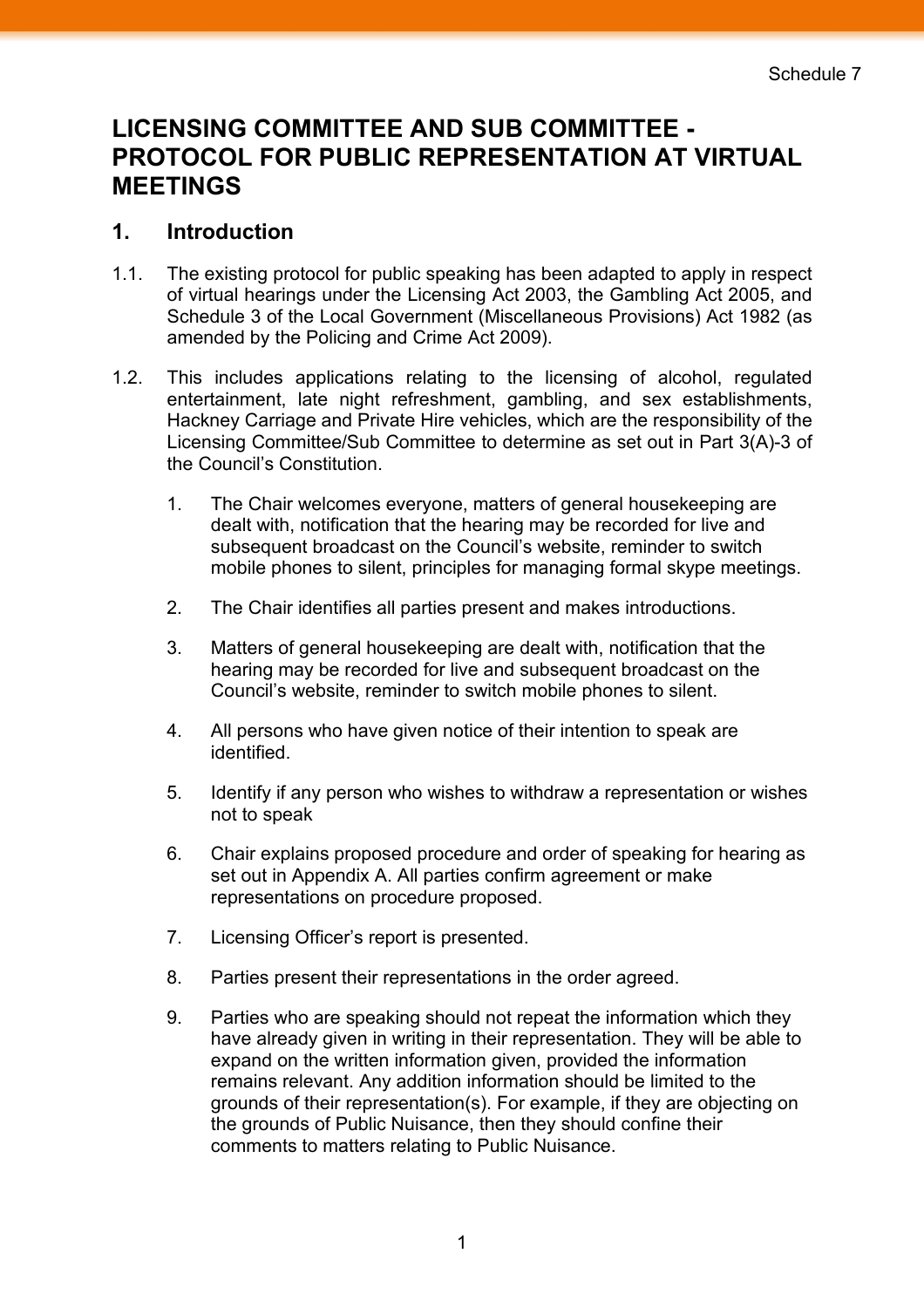- 10. Members of the Licensing Committee or Sub Committee may ask questions after each representation and at the end of all representations. Parties, will be allowed to ask questions through the Chair.
- 11. Following representations, the parties will be given the opportunity to sum up. Party who spoke first to go last. The hearing will then conclude.
- 12. Members will deliberate in private with the clerk and legal representative as appropriate present.
- 13. The decision will be taken by the Committee and notification of the decision will be given within the period of five working days beginning with the day or the last day on which the hearing was held in accordance with the regulations. The notification of decision will include information about the right of appeal as appropriate.
- 14. The Legal Advisor will advise the parties of any right of appeal as appropriate at the conclusion of the hearing.

## **2. General points**

- The hearing may be adjourned at any time at the discretion of the Members
- Members may amend the procedure at any time if they consider it to be in the public interest or in the interest of a fair hearing
- The Sub Committee may decide to conduct all or part of a hearing in non public session where it considers the public interest in doing so, outweighs the public interest in the hearing.
- The Chair may exclude any person from a hearing for being disruptive.
- Meetings of the Licensing Committee in public session are recorded by the Council for live and subsequent broadcast on its website.
- The hearing will take the form of a discussion.
- Only persons (or their representatives) who have made an application, are subject to an application or have submitted a written representation to the Licensing Authority under the relevant Act are permitted to speak at the hearing.
- Any further information to support an application or a representation must be submitted at least 5 working days prior to the Hearing. Any submissions submitted less than 24 hours before the hearing must be agreed by all parties at the Hearing, before it can be considered
- If a party has informed the Authority that they do not intend to participate, or be represented at the hearing, or has failed to advise whether they intend to participate or not, the hearing may proceed in their absence
- 2.2. For other matters in Part 3(A)-3 of the Council's Constitution which are the responsibility of the Licensing Committee, the procedures set out in Part 4D of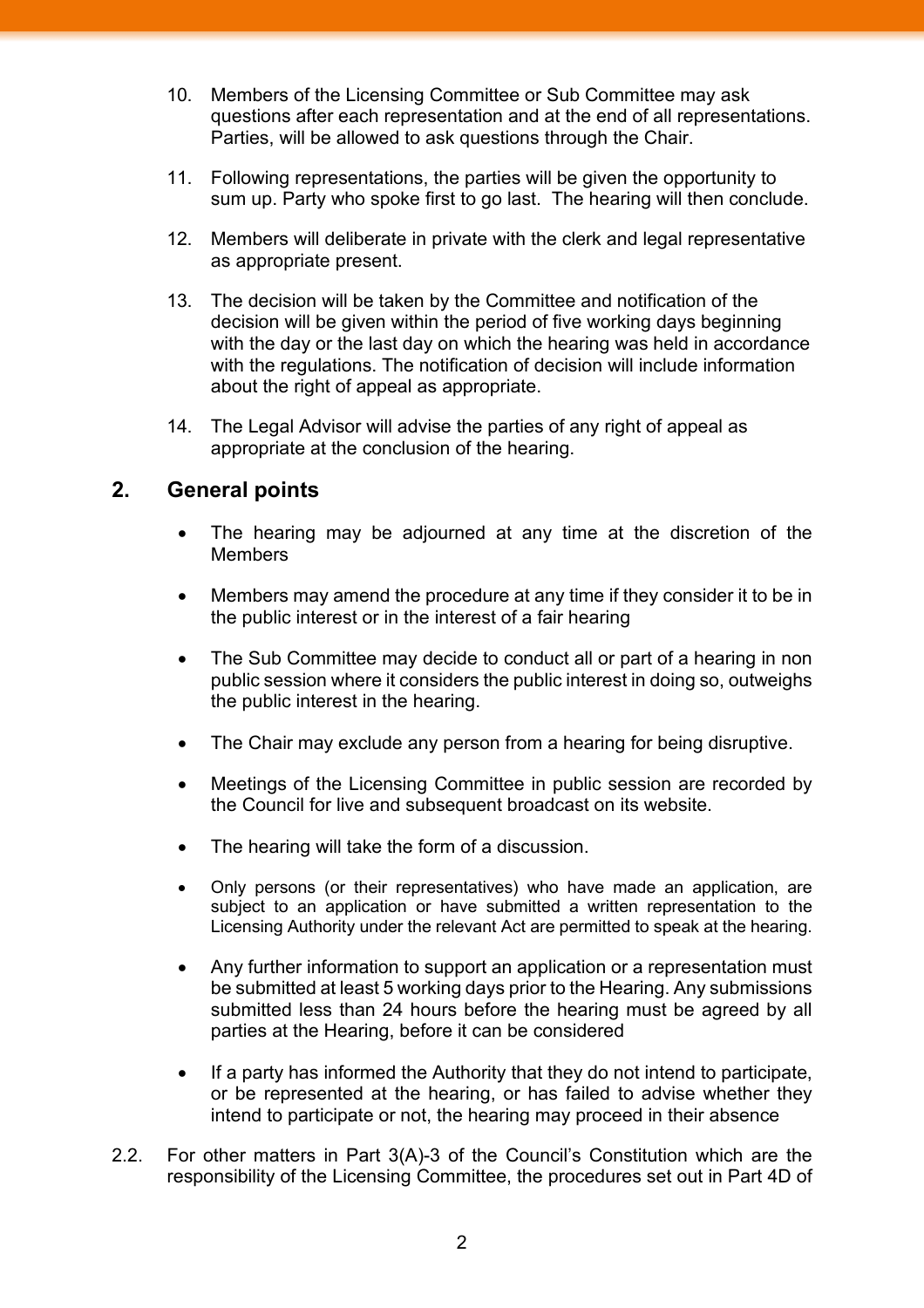the Council's Constitution in relation to public questions, statements and petitions shall apply.

- 2.3. This includes such matters as making recommendations on relevant policies, approving the level of fees charged by the Council, and making decisions on tariffs charged by the Public Carriage Trade.
- 2.4. The Council's Constitution can be accessed using the following link: [https://democracy.bcpcouncil.gov.uk/ieListMeetings.aspx?CommitteeID=151&](https://democracy.bcpcouncil.gov.uk/ieListMeetings.aspx?CommitteeID=151&Info=1&bcr=1) [Info=1&bcr=1](https://democracy.bcpcouncil.gov.uk/ieListMeetings.aspx?CommitteeID=151&Info=1&bcr=1)
- 2.5. For further information please contact [democraticservices@bcpcouncil.gov.uk](mailto:democraticservices@bcpcouncil.gov.uk)